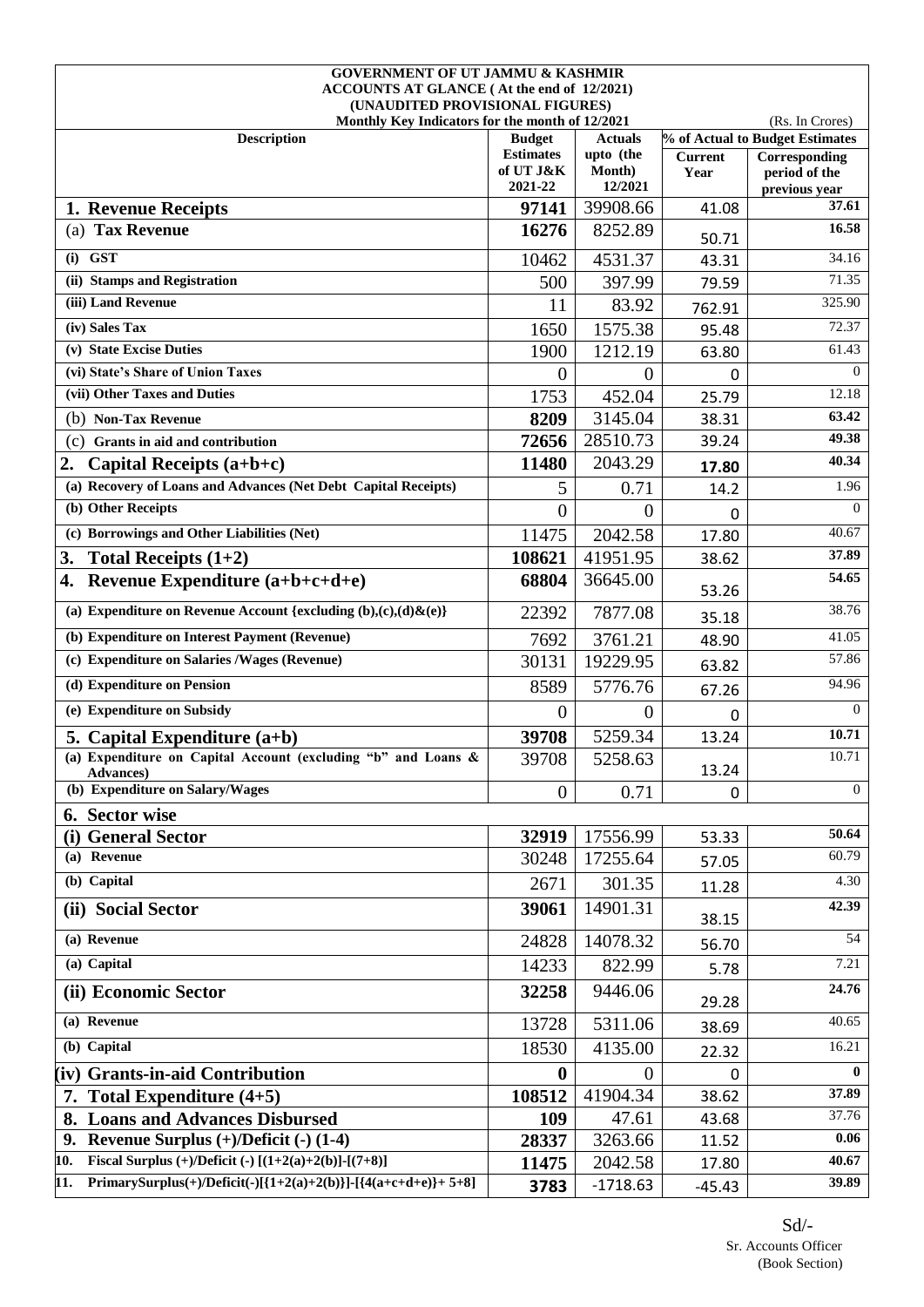| <b>Monthly Trend</b>    |                |                                 |                |                    |  |  |  |  |
|-------------------------|----------------|---------------------------------|----------------|--------------------|--|--|--|--|
|                         |                | (Format of Progressive Figures) |                | (Rs. In Crores)    |  |  |  |  |
| <b>Revenue Receipts</b> |                |                                 |                |                    |  |  |  |  |
| <b>Tax Revenue</b>      |                |                                 |                |                    |  |  |  |  |
| <b>Month</b>            |                | 2021-2022                       | 2020-2021      |                    |  |  |  |  |
|                         | <b>Monthly</b> | <b>Progressive</b>              | <b>Monthly</b> | <b>Progressive</b> |  |  |  |  |
| April                   | 1104.73        | 1104.73                         | 106.68         | 106.68             |  |  |  |  |
| May                     | 477.46         | 1582.19                         | 291.42         | 398.10             |  |  |  |  |
| June                    | 738.89         | 2321.08                         | 525.34         | 923.44             |  |  |  |  |
| July                    | 1066.21        | 3387.29                         | 721.10         | 1644.54            |  |  |  |  |
| August                  | 1030.40        | 4417.69                         | 713.32         | 2357.86            |  |  |  |  |
| September               | 951.73         | 5369.42                         | 760.80         | 3118.66            |  |  |  |  |
| October                 | 1060.25        | 6429.67                         | 911.41         | 4030.07            |  |  |  |  |
| November                | 968.73         | 7398.40                         | 830.99         | 4861.06            |  |  |  |  |
| December                | 854.49         | 8252.89                         | 850.24         | 5711.30            |  |  |  |  |
| January                 |                |                                 | 829.36         | 6540.66            |  |  |  |  |
| February                |                |                                 | 1010.07        | 7550.73            |  |  |  |  |
| March                   |                |                                 | 1008.12        | 8558.85            |  |  |  |  |
| March (Suppl.           |                |                                 |                |                    |  |  |  |  |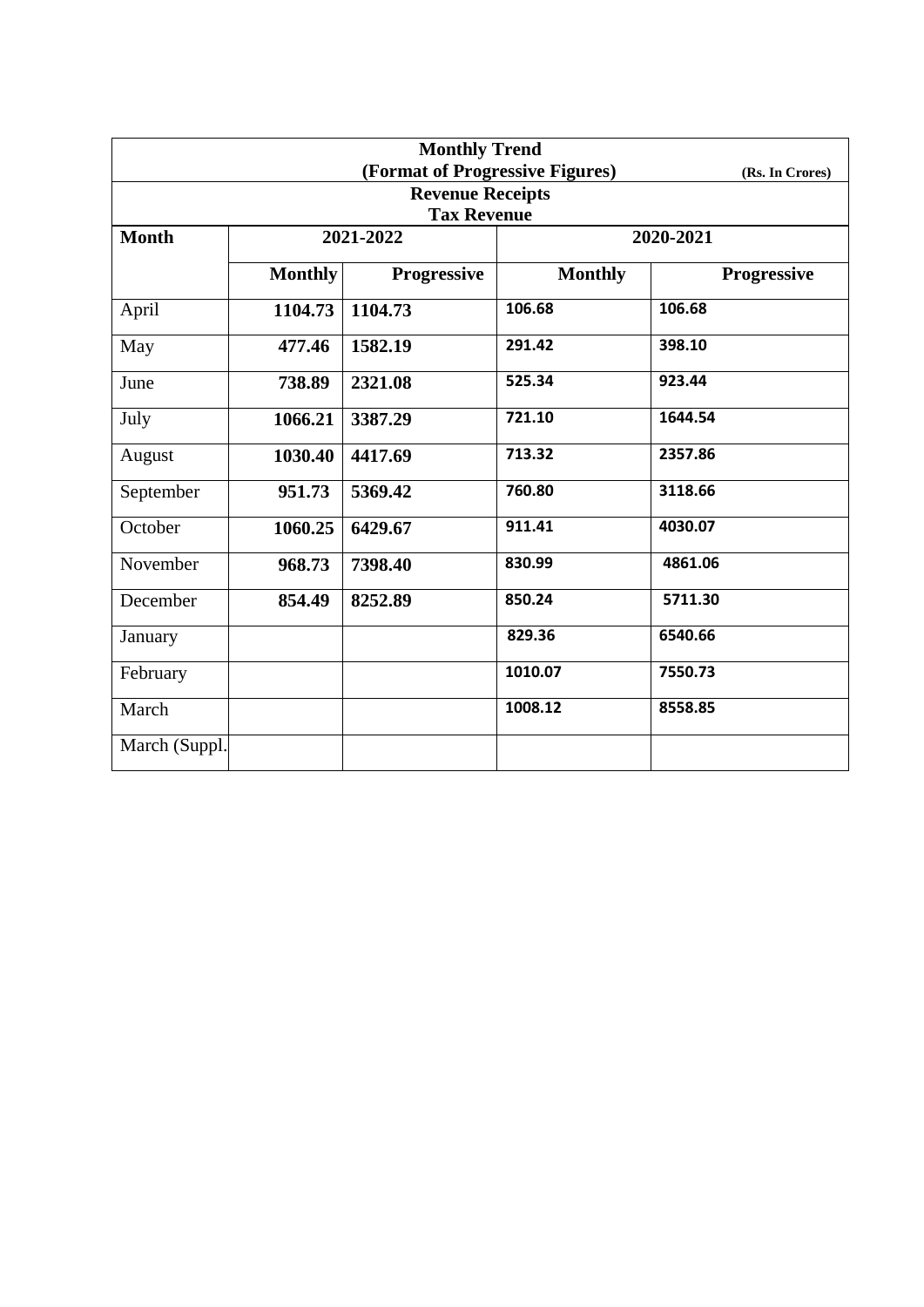| <b>Monthly Trend</b> |                |                                 |                |                    |  |
|----------------------|----------------|---------------------------------|----------------|--------------------|--|
|                      |                | (Format of Progressive Figures) |                | (Rs. In Crores)    |  |
|                      |                | <b>Revenue Receipts</b>         |                |                    |  |
|                      |                | <b>Non-Tax Revenue</b>          |                |                    |  |
| <b>Month</b>         |                | 2021-2022                       |                | 2020-2021          |  |
|                      | <b>Monthly</b> | <b>Progressive</b>              | <b>Monthly</b> | <b>Progressive</b> |  |
| April                | 194.23         | 194.23                          | 113.73         | 113.73             |  |
| May                  | 148.65         | 342.88                          | 88.26          | 201.99             |  |
| June                 | 223.25         | 566.13                          | 230.50         | 432.49             |  |
| July                 | 256.45         | 822.58                          | 196.50         | 628.99             |  |
| August               | 326.46         | 1149.04                         | 312.24         | 941.23             |  |
| September            | 374.15         | 1523.19                         | 300.91         | 1242.14            |  |
| October              | 285.76         | 1808.95                         | 801.31         | 2043.45            |  |
| November             | 707.74         | 2516.69                         | 262.76         | 2306.21            |  |
| December             | 628.35         | 3145.04                         | 271.76         | 577.97             |  |
| January              |                |                                 | 270.86         | 2848.83            |  |
| February             |                |                                 | 351.61         | 3200.44            |  |
| March                |                |                                 | 1194.55        | 4394.99            |  |
| March (Suppl.)       |                |                                 |                |                    |  |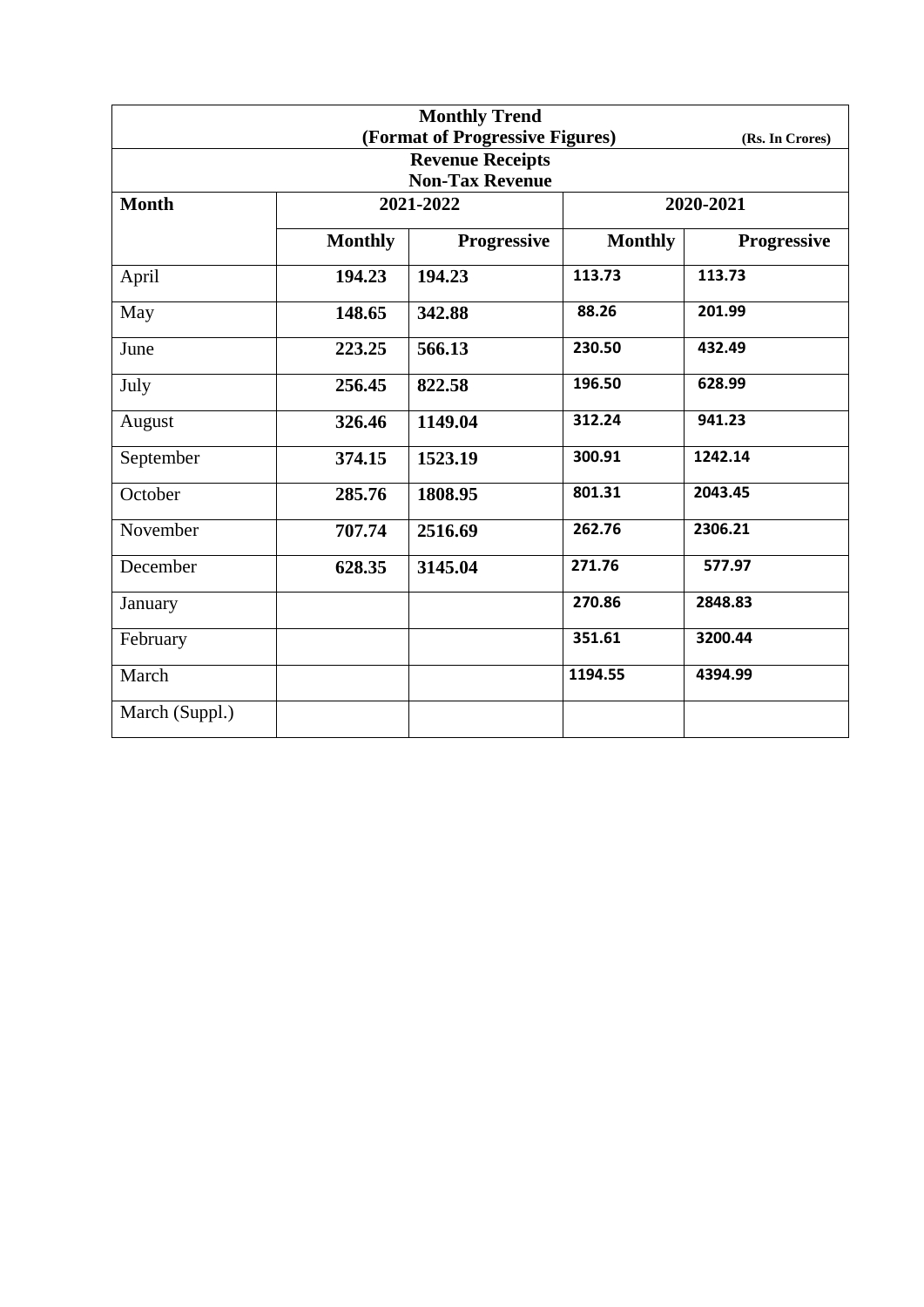| <b>Monthly Trend</b> |                |                                       |                |                    |  |
|----------------------|----------------|---------------------------------------|----------------|--------------------|--|
|                      |                | (Format of Progressive Figures)       |                | (Rs. In Crores)    |  |
|                      |                | <b>Revenue Receipts</b>               |                |                    |  |
|                      |                | <b>Grants-in-aid and Contribution</b> |                |                    |  |
| <b>Month</b>         | 2021-2022      |                                       | 2020-2021      |                    |  |
|                      | <b>Monthly</b> | <b>Progressive</b>                    | <b>Monthly</b> | <b>Progressive</b> |  |
| April                | 3262.55        | 3262.55                               | $\mathbf 0$    | $\mathbf 0$        |  |
| May                  | 2439.11        | 5701.66                               | 5476.72        | 5476.72            |  |
| June                 | 5587.67        | 11289.33                              | 2747.23        | 8223.95            |  |
| July                 | 2025.24        | 13314.57                              | 4861.07        | 13085.02           |  |
| August               | 2395.86        | 15710.43                              | 465.78         | 13550.80           |  |
| September            | 600.78         | 16311.21                              | 2388.78        | 15939.58           |  |
| October              | 5900.76        | 22211.97                              | 3450.48        | 19390.06           |  |
| November             | 2997.74        | 25209.71                              | 2829.44        | 22219.50           |  |
| December             | 3301.02        | 28510.73                              | 3751.47        | 25970.97           |  |
| January              |                |                                       | 5585.75        | 31556.72           |  |
| February             |                |                                       | 5198.70        | 36755.42           |  |
| March                |                |                                       | 5287.95        | 42043.37           |  |
| March (Suppl.)       |                |                                       |                |                    |  |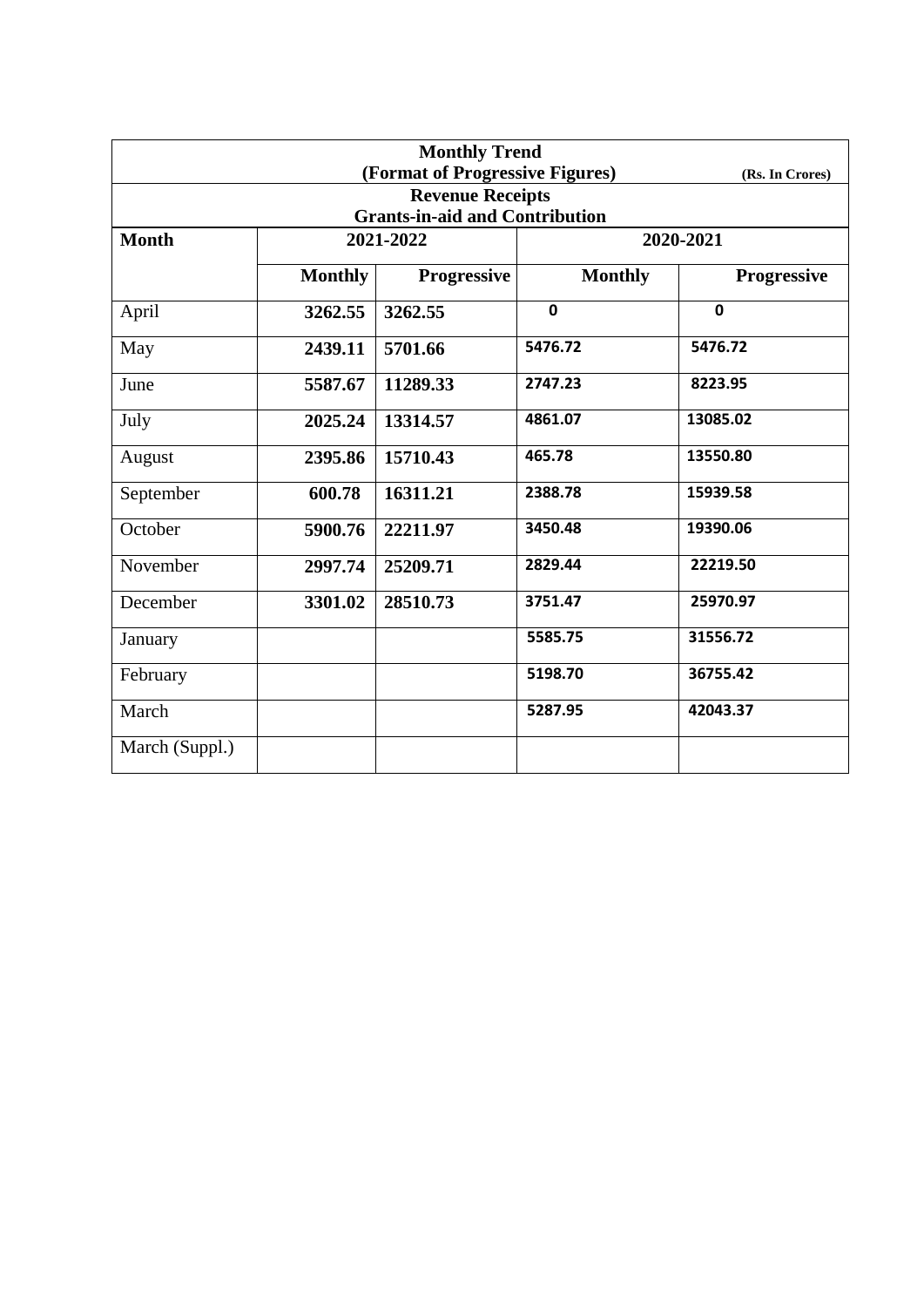| <b>Monthly Trend</b> |                |                                       |                |                    |  |
|----------------------|----------------|---------------------------------------|----------------|--------------------|--|
|                      |                | (Format of Progressive Figures)       |                | (Rs. In Crores)    |  |
|                      |                | <b>Capital Receipts</b>               |                |                    |  |
|                      |                | <b>Recovery of Loans and Advances</b> |                |                    |  |
| <b>Month</b>         | 2021-2022      |                                       | 2020-2021      |                    |  |
|                      | <b>Monthly</b> | <b>Progressive</b>                    | <b>Monthly</b> | <b>Progressive</b> |  |
| April                | 0.10           | 0.10                                  | 0.02           | 0.02               |  |
| May                  | 0.12           | 0.22                                  | 0.04           | 0.06               |  |
| June                 | 0.04           | 0.26                                  | 0.04           | 0.10               |  |
| July                 | 0.08           | 0.34                                  | 0.07           | 0.17               |  |
| August               | 0.04           | 0.38                                  | 0.02           | 0.19               |  |
| September            | 0.08           | 0.46                                  | 0.07           | 0.26               |  |
| October              | 0.04           | 0.50                                  | 0.05           | 0.31               |  |
| November             | 0.07           | 0.57                                  | 0.11           | 0.42               |  |
| December             | 0.14           | 0.71                                  | 1.32           | 1.74               |  |
| January              |                |                                       | 0.06           | 1.80               |  |
| February             |                |                                       | 0.06           | 1.86               |  |
| March                |                |                                       | 0.07           | 1.93               |  |
| March (Suppl.)       |                |                                       |                |                    |  |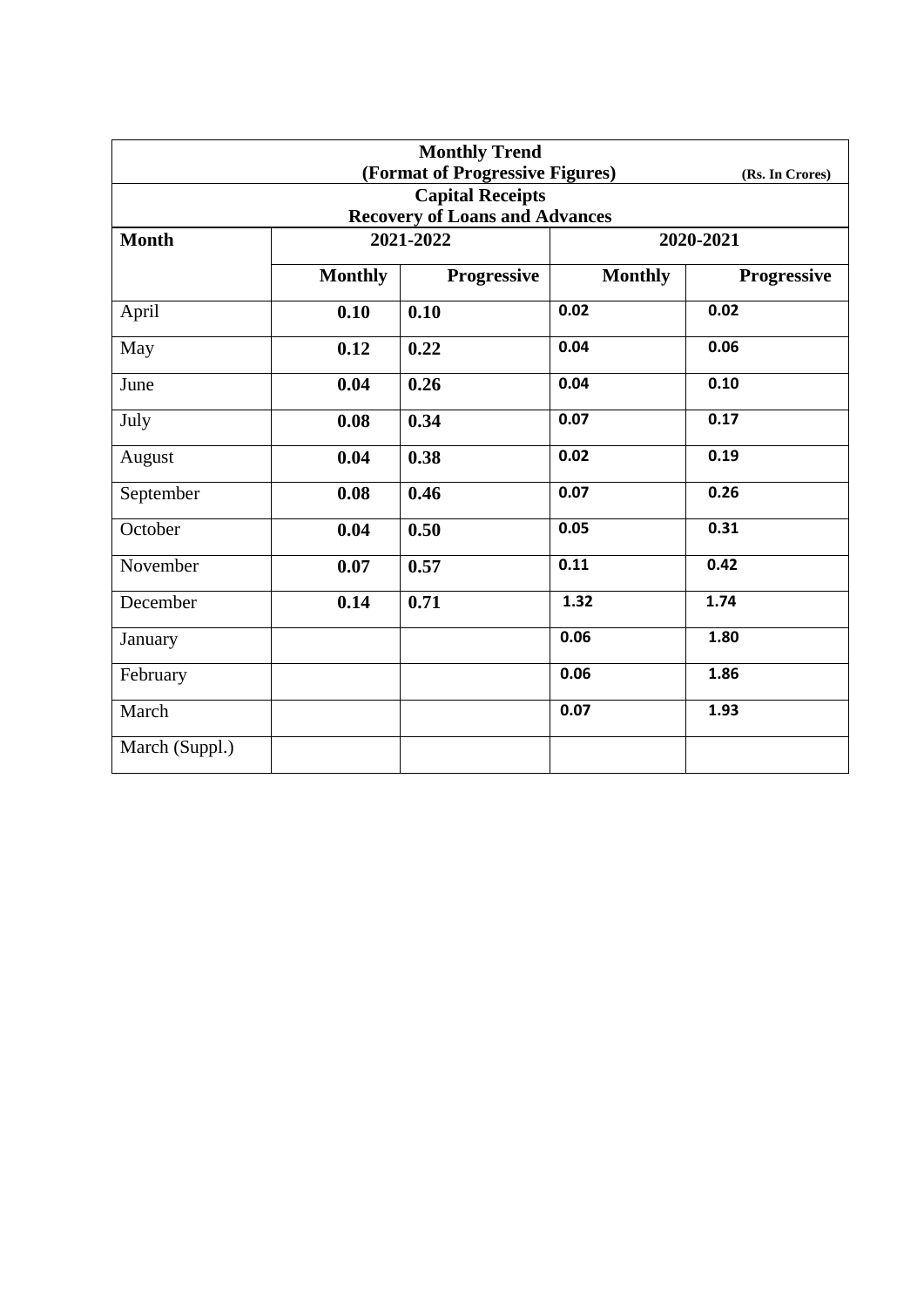| <b>Monthly Trend</b>  |                  |                                 |                |                 |  |  |
|-----------------------|------------------|---------------------------------|----------------|-----------------|--|--|
|                       |                  | (Format of Progressive Figures) |                | (Rs. In Crores) |  |  |
|                       |                  | <b>Capital Receipts</b>         |                |                 |  |  |
| <b>Other Receipts</b> |                  |                                 |                |                 |  |  |
| <b>Month</b>          | 2021-2022        |                                 | 2020-2021      |                 |  |  |
|                       | <b>Monthly</b>   | Progressive                     | <b>Monthly</b> | Progressive     |  |  |
| April                 | $\boldsymbol{0}$ | $\boldsymbol{0}$                | $\mathbf 0$    | $\mathbf 0$     |  |  |
| May                   | $\bf{0}$         | $\boldsymbol{0}$                | $\mathbf 0$    | $\mathbf 0$     |  |  |
| June                  | $\boldsymbol{0}$ | $\boldsymbol{0}$                | $\mathbf 0$    | $\mathbf 0$     |  |  |
| July                  | $\boldsymbol{0}$ | $\boldsymbol{0}$                | $\mathbf 0$    | $\mathbf 0$     |  |  |
| August                | $\boldsymbol{0}$ | $\boldsymbol{0}$                | $\mathbf 0$    | $\mathbf 0$     |  |  |
| September             | $\boldsymbol{0}$ | $\boldsymbol{0}$                | $\mathbf 0$    | $\mathbf 0$     |  |  |
| October               | $\boldsymbol{0}$ | $\boldsymbol{0}$                | $\mathbf 0$    | $\mathbf 0$     |  |  |
| November              | $\boldsymbol{0}$ | $\boldsymbol{0}$                | $\mathbf 0$    | $\mathbf 0$     |  |  |
| December              | $\bf{0}$         | $\boldsymbol{0}$                | $\mathbf 0$    | $\mathbf 0$     |  |  |
| January               |                  |                                 | $\mathbf 0$    | $\mathbf 0$     |  |  |
| February              |                  |                                 | $\mathbf 0$    | $\mathbf 0$     |  |  |
| March                 |                  |                                 | $\mathbf 0$    | $\mathbf 0$     |  |  |
| March (Suppl.)        |                  |                                 |                |                 |  |  |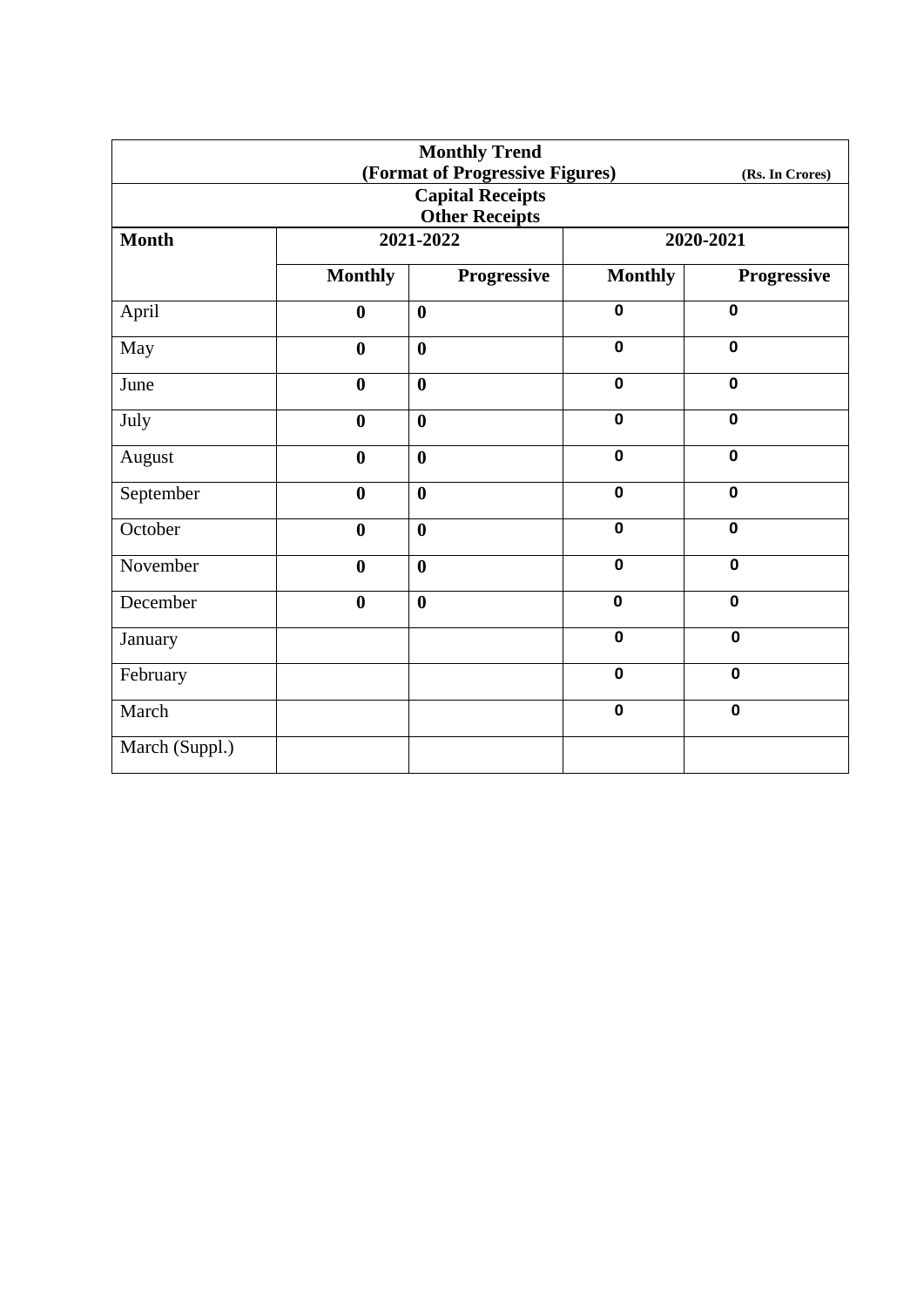| <b>Monthly Trend</b> |                                         |                                 |                |                    |  |  |  |  |
|----------------------|-----------------------------------------|---------------------------------|----------------|--------------------|--|--|--|--|
|                      |                                         | (Format of Progressive Figures) |                | (Rs. In Crores)    |  |  |  |  |
|                      |                                         | <b>Capital Receipts</b>         |                |                    |  |  |  |  |
|                      | <b>Borrowings and Other Liabilities</b> |                                 |                |                    |  |  |  |  |
| <b>Month</b>         |                                         | 2021-2022                       |                | 2020-2021          |  |  |  |  |
|                      | <b>Monthly</b>                          | <b>Progressive</b>              | <b>Monthly</b> | <b>Progressive</b> |  |  |  |  |
| April                | $-751.34$                               | $-751.34$                       | 3,085.47       | 3,085.47           |  |  |  |  |
| May                  | 534.39                                  | 216.95                          | $-2100.32$     | 985.15             |  |  |  |  |
| June                 | $-2482.97$                              | $-2699.92$                      | 51.73          | 1036.88            |  |  |  |  |
| July                 | 1827.24                                 | $-872.68$                       | 38.27          | 1075.15            |  |  |  |  |
| August               | 620.69                                  | $-251.99$                       | 505.46         | 1580.61            |  |  |  |  |
| September            | 2482.13                                 | 2734.12                         | 407.19         | 1987.80            |  |  |  |  |
| October              | $-2147.49$                              | 586.63                          | 455.51         | 2443.31            |  |  |  |  |
| November             | 943.20                                  | 1529.83                         | 800.55         | 3243.86            |  |  |  |  |
| December             | $-512.75$                               | 2042.58                         | 921.10         | 4164.96            |  |  |  |  |
| January              |                                         |                                 | 1441.46        | 2723.50            |  |  |  |  |
| February             |                                         |                                 | $-684.81$      | 2038.69            |  |  |  |  |
| March                |                                         |                                 | 4786.38        | 6825.07            |  |  |  |  |
| March (Suppl.)       |                                         |                                 |                |                    |  |  |  |  |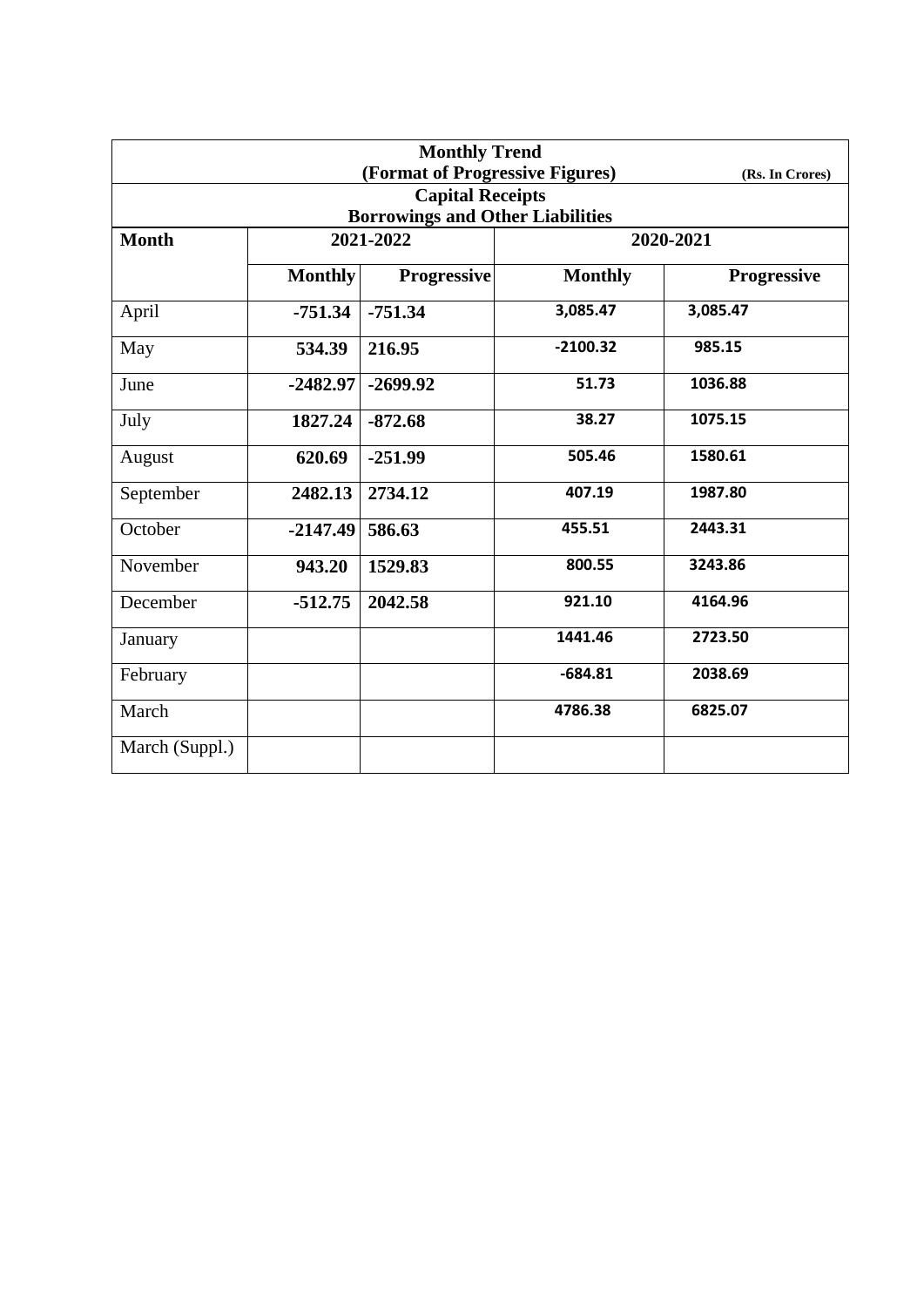| <b>Monthly Trend</b> |                |                    |                                 |                    |  |
|----------------------|----------------|--------------------|---------------------------------|--------------------|--|
|                      |                |                    | (Format of Progressive Figures) | (Rs. In Crores)    |  |
|                      |                |                    | <b>Revenue Expenditure</b>      |                    |  |
| <b>Month</b>         | 2021-2022      |                    |                                 | 2020-2021          |  |
|                      | <b>Monthly</b> | <b>Progressive</b> | <b>Monthly</b>                  | <b>Progressive</b> |  |
| April                | 3812.11        | 3812.11            | 3287.33                         | 3287.33            |  |
| May                  | 3730.41        | 7542.52            | 3496.51                         | 6783.84            |  |
| June                 | 3482.18        | 11024.70           | 3244.99                         | 10028.83           |  |
| July                 | 4561.58        | 15586.28           | 5663.19                         | 15692.02           |  |
| August               | 3672.60        | 19258.88           | 1564.81                         | 17256.83           |  |
| September            | 3878.47        | 23137.35           | 3601.55                         | 20858.38           |  |
| October              | 4261.07        | 27398.42           | 4780.74                         | 25639.12           |  |
| November             | 4807.57        | 32205.99           | 3917.27                         | 29556.39           |  |
| December             | 4439.01        | 36645.00           | 4687.46                         | 34243.85           |  |
| January              |                |                    | 4513.12                         | 38756.97           |  |
| February             |                |                    | 4752.17                         | 43509.14           |  |
| March                |                |                    | 7755.69                         | 51264.83           |  |
| March (Supp          |                |                    |                                 |                    |  |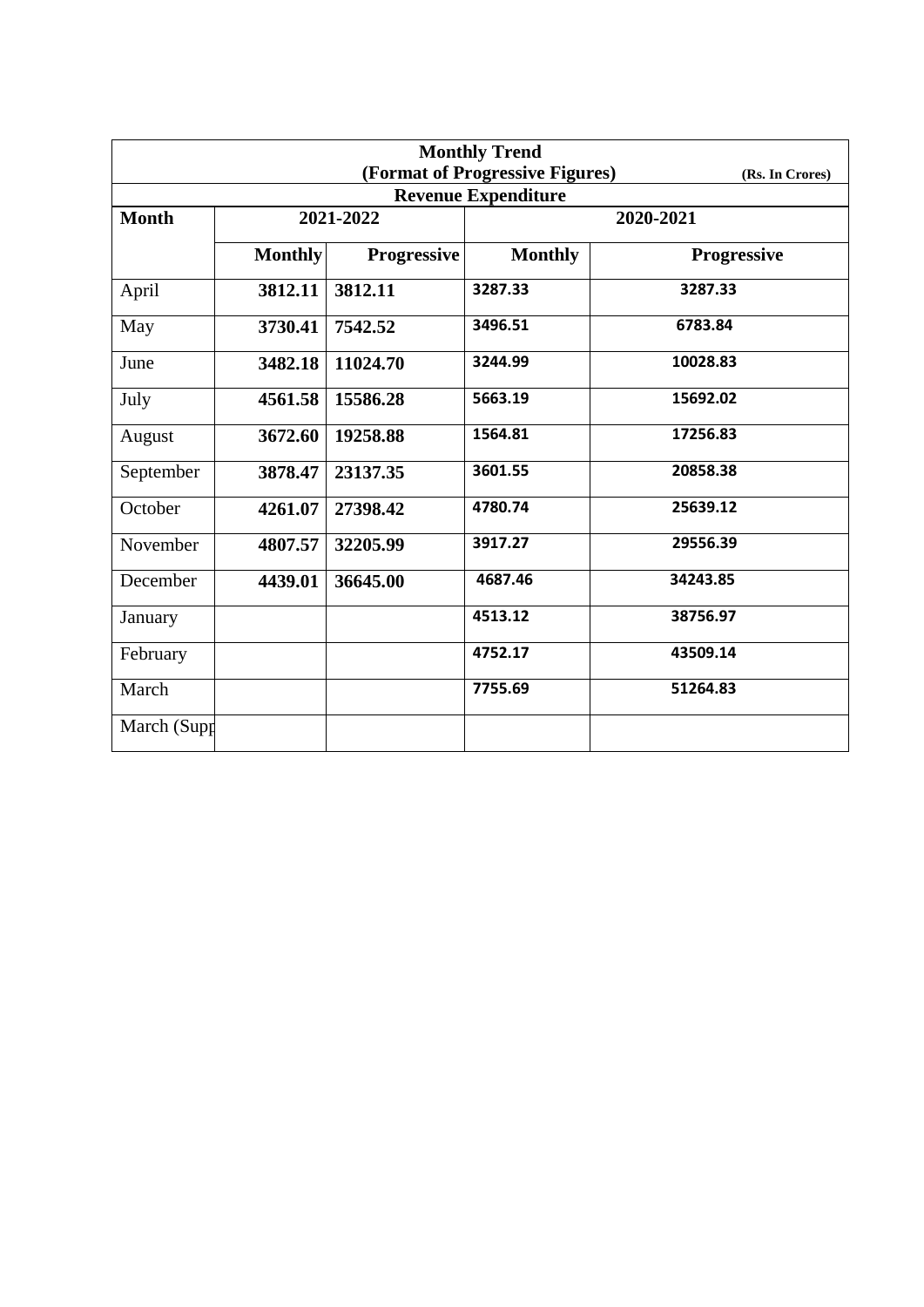| <b>Monthly Trend</b>                   |                |                                 |                |                    |  |
|----------------------------------------|----------------|---------------------------------|----------------|--------------------|--|
|                                        |                | (Format of Progressive Figures) |                | (Rs. In Crores)    |  |
|                                        |                | <b>Revenue Expenditure</b>      |                |                    |  |
| <b>Expenditure on Interest Payment</b> |                |                                 |                |                    |  |
| <b>Month</b>                           |                | 2021-2022                       | 2020-2021      |                    |  |
|                                        | <b>Monthly</b> | <b>Progressive</b>              | <b>Monthly</b> | <b>Progressive</b> |  |
| April                                  | 447.74         | 447.74                          | $\mathbf 0$    | $\mathbf 0$        |  |
| May                                    | 336.11         | 783.85                          | 490.69         | 490.69             |  |
| June                                   | 292.07         | 1075.92                         | 231.14         | 721.83             |  |
| July                                   | 528.83         | 1604.75                         | 447.61         | 1169.44            |  |
| August                                 | 370.70         | 1975.45                         | 318.62         | 1488.06            |  |
| September                              | 618.78         | 2594.23                         | 489.37         | 1977.43            |  |
| October                                | 411.08         | 3005.31                         | 312.48         | 2289.91            |  |
| November                               | 397.40         | 3402.71                         | 222.33         | 2512.24            |  |
| December                               | 358.50         | 3761.21                         | 316.74         | 2828.98            |  |
| January                                |                |                                 | 508.71         | 3337.69            |  |
| February                               |                |                                 | 419.97         | 3757.66            |  |
| March                                  |                |                                 | 1187.02        | 4944.68            |  |
| March (Suppl.)                         |                |                                 |                |                    |  |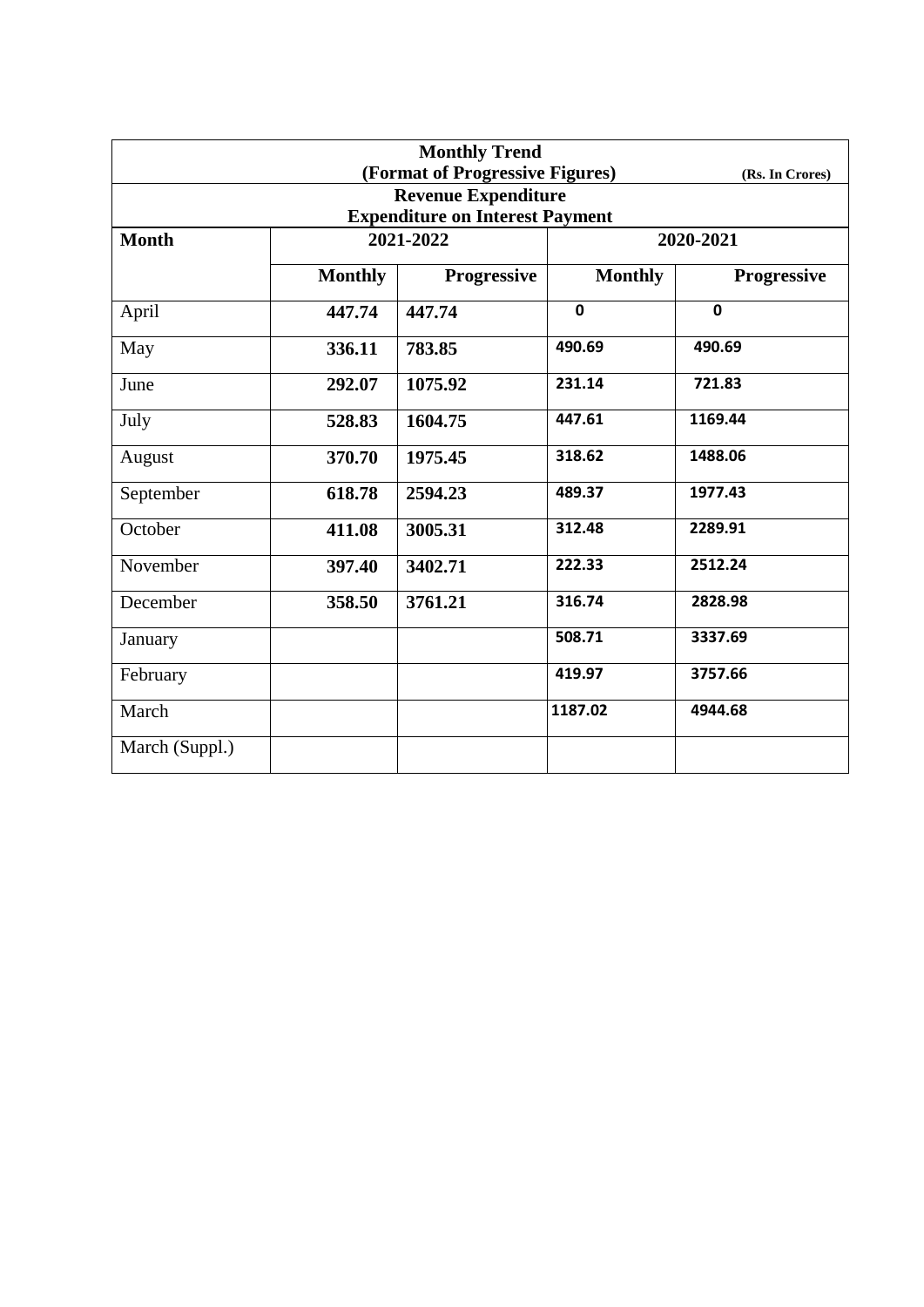| <b>Monthly Trend</b> |                |                                            |                |                    |  |
|----------------------|----------------|--------------------------------------------|----------------|--------------------|--|
|                      |                | (Format of Progressive Figures)            |                | (Rs. In Crores)    |  |
|                      |                | <b>Revenue Expenditure</b>                 |                |                    |  |
|                      |                | <b>Expenditure on Salaries &amp; Wages</b> |                |                    |  |
| <b>Month</b>         |                | 2021-2022                                  | 2020-2021      |                    |  |
|                      | <b>Monthly</b> | <b>Progressive</b>                         | <b>Monthly</b> | <b>Progressive</b> |  |
| April                | 2195.37        | 2195.37                                    | 1934.32        | 1934.32            |  |
| May                  | 2023.00        | 4218.37                                    | 1913.73        | 3848.05            |  |
| June                 | 2112.43        | 6330.80                                    | 1985.96        | 5834.01            |  |
| July                 | 1987.75        | 8318.55                                    | 3536.70        | 9370.71            |  |
| August               | 2116.94        | 10435.49                                   | 401.54         | 9772.25            |  |
| September            | 2208.00        | 12643.49                                   | 1826.93        | 11599.18           |  |
| October              | 2117.61        | 14761.10                                   | 2060.47        | 13659.65           |  |
| November             | 2208.22        | 16969.32                                   | 1973.65        | 15633.30           |  |
| December             | 2260.63        | 19229.95                                   | 2055.12        | 17688.42           |  |
| January              |                |                                            | 1898.87        | 19587.29           |  |
| February             |                |                                            | 1957.55        | 21544.84           |  |
| March                |                |                                            | 2290.34        | 23835.18           |  |
| March (Suppl.)       |                |                                            |                |                    |  |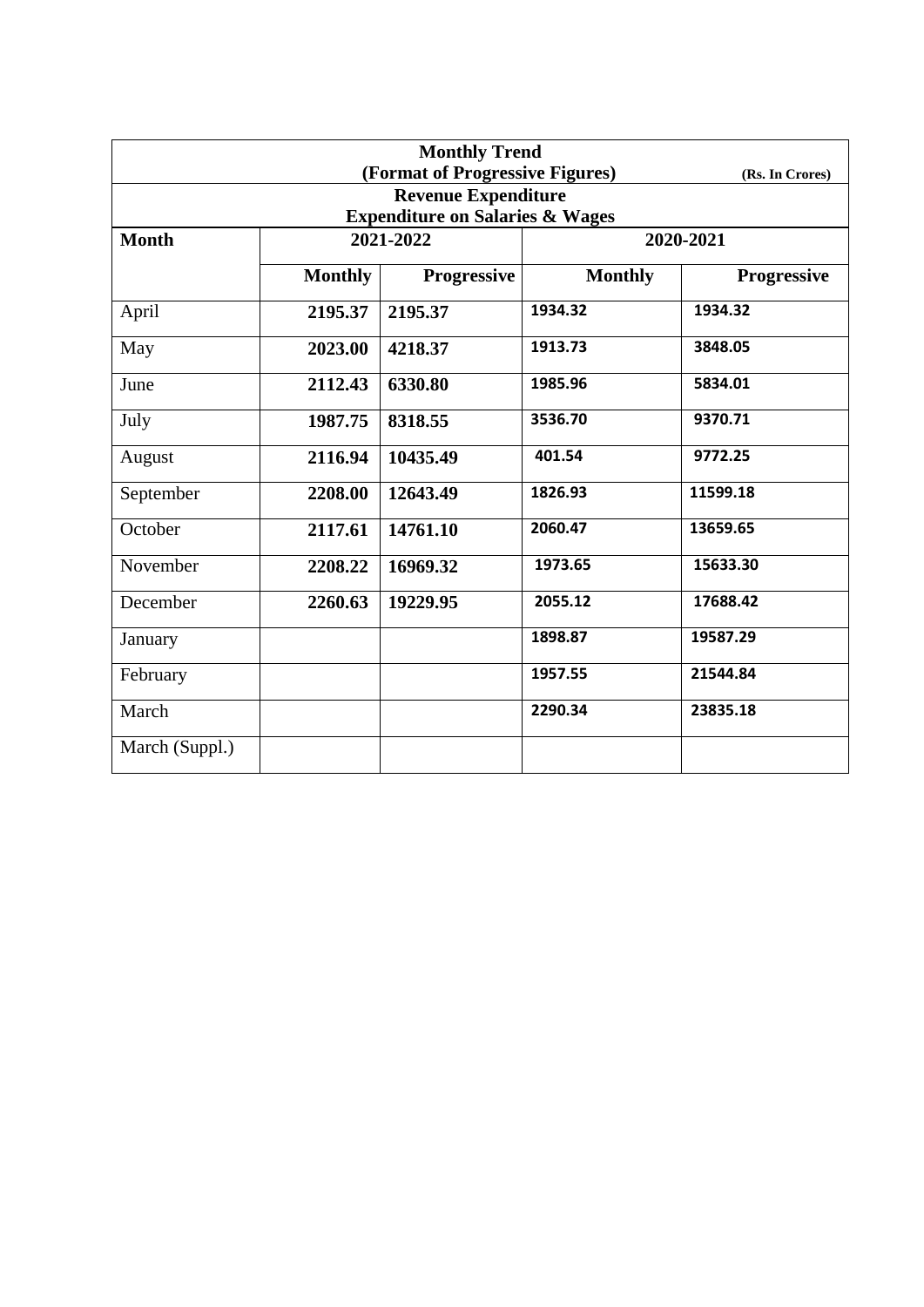| <b>Monthly Trend</b> |                |                                 |                |                    |  |  |
|----------------------|----------------|---------------------------------|----------------|--------------------|--|--|
|                      |                | (Format of Progressive Figures) |                | (Rs. In Crores)    |  |  |
|                      |                | <b>Revenue Expenditure</b>      |                |                    |  |  |
|                      |                | <b>Expenditure on Pension</b>   |                |                    |  |  |
| <b>Month</b>         | 2021-2022      |                                 |                | 2020-2021          |  |  |
|                      | <b>Monthly</b> | <b>Progressive</b>              | <b>Monthly</b> | <b>Progressive</b> |  |  |
| April                | 650.50         | 650.50                          | 432.65         | 432.65             |  |  |
| May                  | 520.97         | 1171.47                         | 497.54         | 930.19             |  |  |
| June                 | 514.75         | 1686.22                         | 688.55         | 1618.74            |  |  |
| July                 | 1267.57        | 2953.79                         | 712.33         | 2331.07            |  |  |
| August               | 443.89         | 3397.68                         | 591.88         | 2922.95            |  |  |
| September            | 289.92         | 3687.60                         | 667.19         | 3590.14            |  |  |
| October              | 769.91         | 4457.51                         | 1271.18        | 4861.32            |  |  |
| November             | 590.67         | 5048.18                         | 865.10         | 5726.42            |  |  |
| December             | 728.58         | 5776.76                         | 963.61         | 6690.03            |  |  |
| January              |                |                                 | 1169.46        | 7859.49            |  |  |
| February             |                |                                 | 761.31         | 8620.80            |  |  |
| March                |                |                                 | 457.32         | 9078.12            |  |  |
| March (Suppl.)       |                |                                 |                |                    |  |  |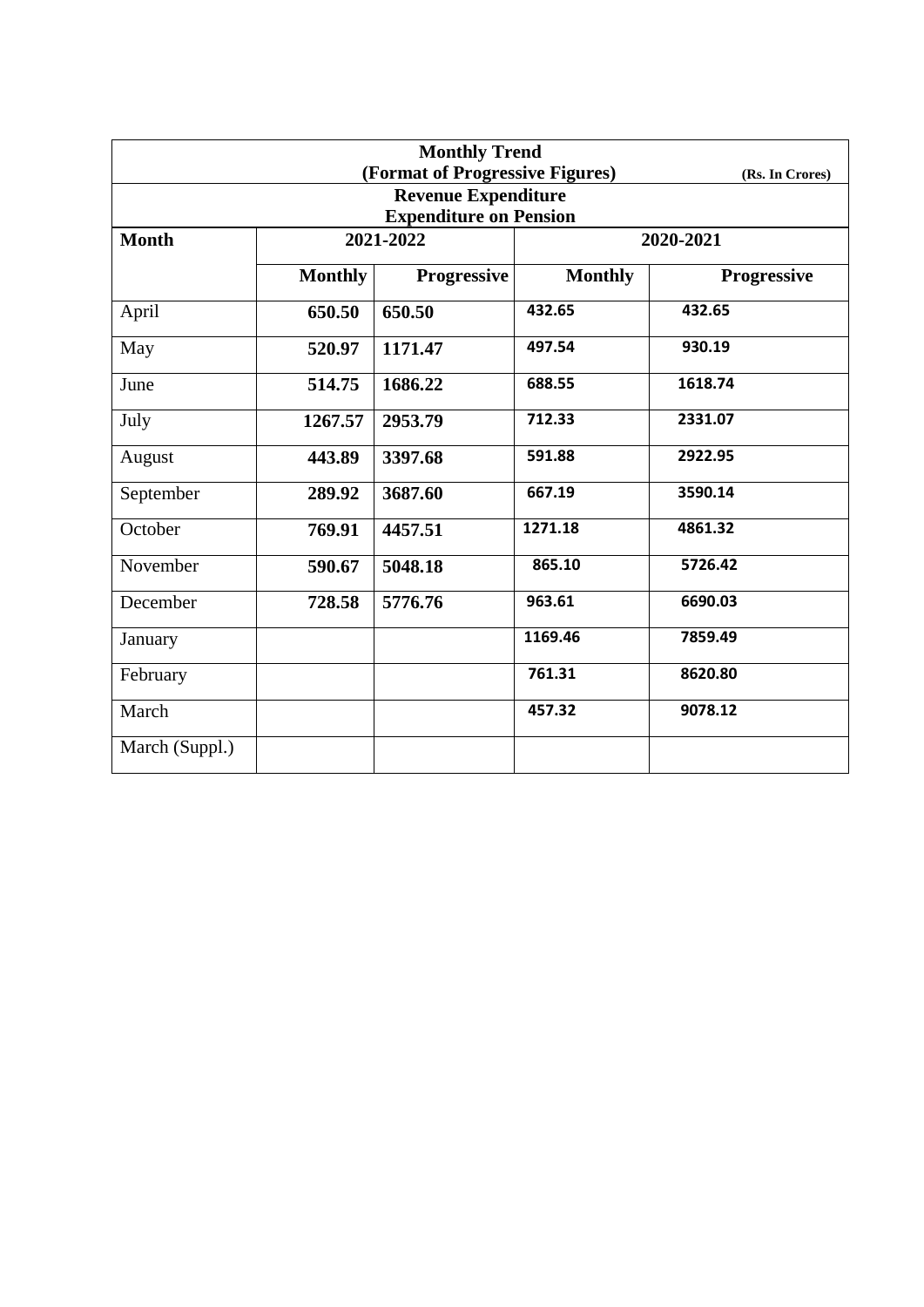| <b>Monthly Trend</b> |                  |                    |                                 |                 |  |
|----------------------|------------------|--------------------|---------------------------------|-----------------|--|
|                      |                  |                    | (Format of Progressive Figures) | (Rs. In Crores) |  |
|                      |                  |                    | <b>Revenue Expenditure</b>      |                 |  |
|                      |                  |                    | <b>Expenditure on Subsidy</b>   |                 |  |
| <b>Month</b>         | 2021-2022        |                    | 2020-2021                       |                 |  |
|                      | <b>Monthly</b>   | <b>Progressive</b> | <b>Monthly</b>                  | Progressive     |  |
| April                | $\boldsymbol{0}$ | $\boldsymbol{0}$   | $\mathbf 0$                     | $\mathbf 0$     |  |
| May                  | $\bf{0}$         | $\boldsymbol{0}$   | $\mathbf 0$                     | $\mathbf 0$     |  |
| June                 | $\bf{0}$         | $\boldsymbol{0}$   | $\mathbf 0$                     | $\mathbf 0$     |  |
| July                 | $\boldsymbol{0}$ | $\boldsymbol{0}$   | $\mathbf 0$                     | $\mathbf 0$     |  |
| August               | $\bf{0}$         | $\boldsymbol{0}$   | $\mathbf 0$                     | $\mathbf 0$     |  |
| September            | $\boldsymbol{0}$ | $\bf{0}$           | $\mathbf 0$                     | $\mathbf 0$     |  |
| October              | $\boldsymbol{0}$ | $\boldsymbol{0}$   | $\mathbf 0$                     | $\mathbf 0$     |  |
| November             | $\boldsymbol{0}$ | $\boldsymbol{0}$   | $\mathbf 0$                     | $\mathbf 0$     |  |
| December             | $\bf{0}$         | $\boldsymbol{0}$   | $\mathbf 0$                     | $\mathbf 0$     |  |
| January              |                  |                    | $\mathbf 0$                     | $\mathbf 0$     |  |
| February             |                  |                    | $\mathbf 0$                     | $\mathbf 0$     |  |
| March                |                  |                    | $\mathbf 0$                     | $\mathbf 0$     |  |
| March (Suppl.)       |                  |                    |                                 |                 |  |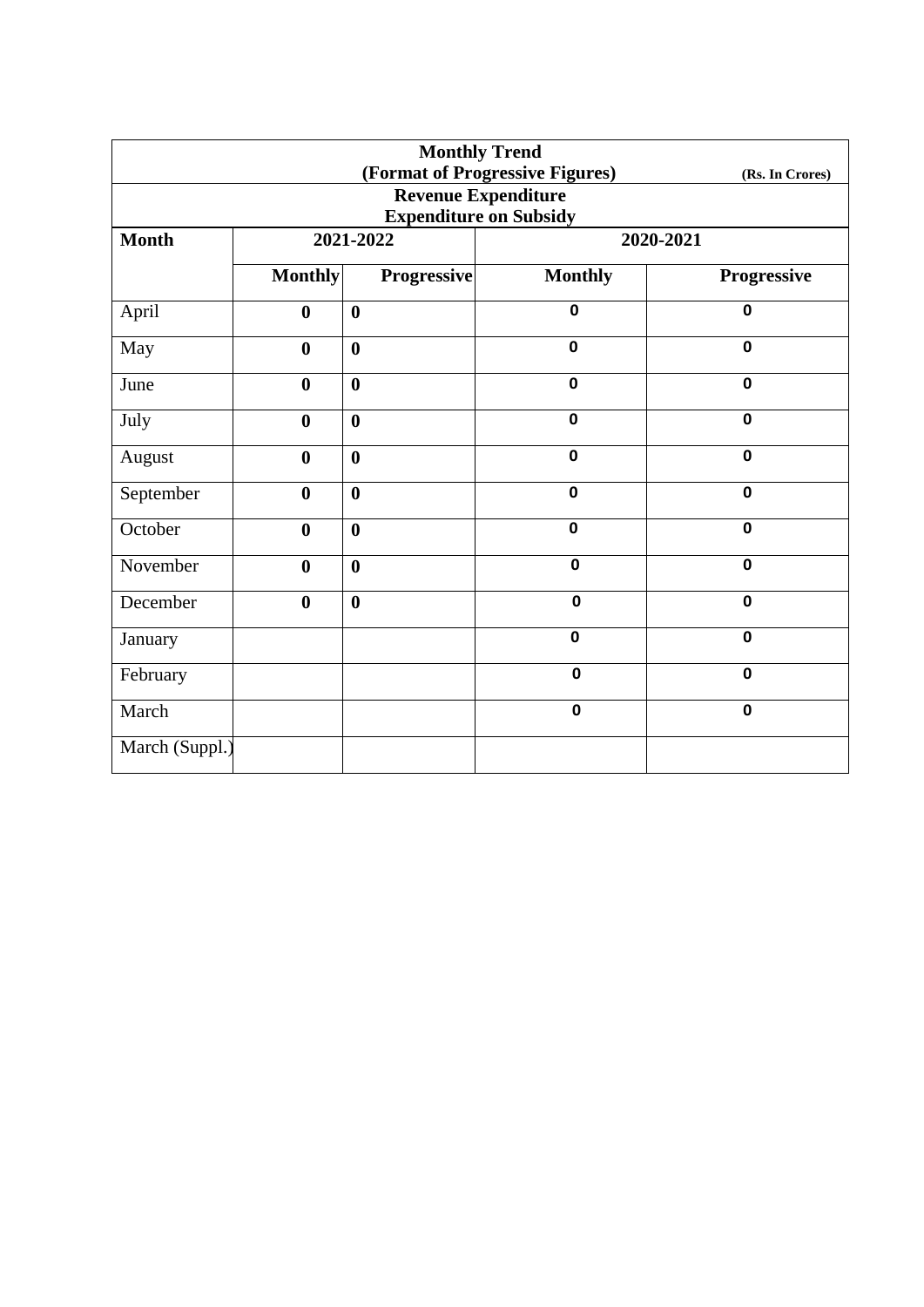|                                       |                 | <b>Monthly Trend</b><br>(Format of Progressive Figures) |                |             |  |  |
|---------------------------------------|-----------------|---------------------------------------------------------|----------------|-------------|--|--|
|                                       | (Rs. In Crores) |                                                         |                |             |  |  |
|                                       |                 | <b>Capital Expenditure</b>                              |                |             |  |  |
| <b>Expenditure on Capital Account</b> |                 |                                                         |                |             |  |  |
| <b>Month</b>                          | 2021-2022       |                                                         | 2020-2021      |             |  |  |
|                                       | <b>Monthly</b>  | <b>Progressive</b>                                      | <b>Monthly</b> | Progressive |  |  |
| April                                 | $-1.84$         | $-1.84$                                                 | 17.83          | 17.83       |  |  |
| May                                   | 292.04          | 293.88                                                  | 245.67         | 263.50      |  |  |
| June                                  | 142.90          | 436.78                                                  | 306.94         | 570.44      |  |  |
| July                                  | 611.84          | 1048.62                                                 | 149.37         | 719.81      |  |  |
| August                                | 690.64          | 1739.26                                                 | 429.08         | 1148.89     |  |  |
| September                             | 1033.27         | 2772.53                                                 | 254.87         | 1403.76     |  |  |
| October                               | 823.72          | 3596.25                                                 | 830.52         | 2234.28     |  |  |
| November                              | 807.58          | 4403.83                                                 | 806.58         | 3040.86     |  |  |
| December                              | 855.51          | 5259.34                                                 | 1101.46        | 4142.32     |  |  |
| January                               |                 |                                                         | 726.69         | 4869.01     |  |  |
| February                              |                 |                                                         | 1122.71        | 5991.72     |  |  |
| March                                 |                 |                                                         | 4506.02        | 10497.74    |  |  |
| March (Suppl.)                        |                 |                                                         |                |             |  |  |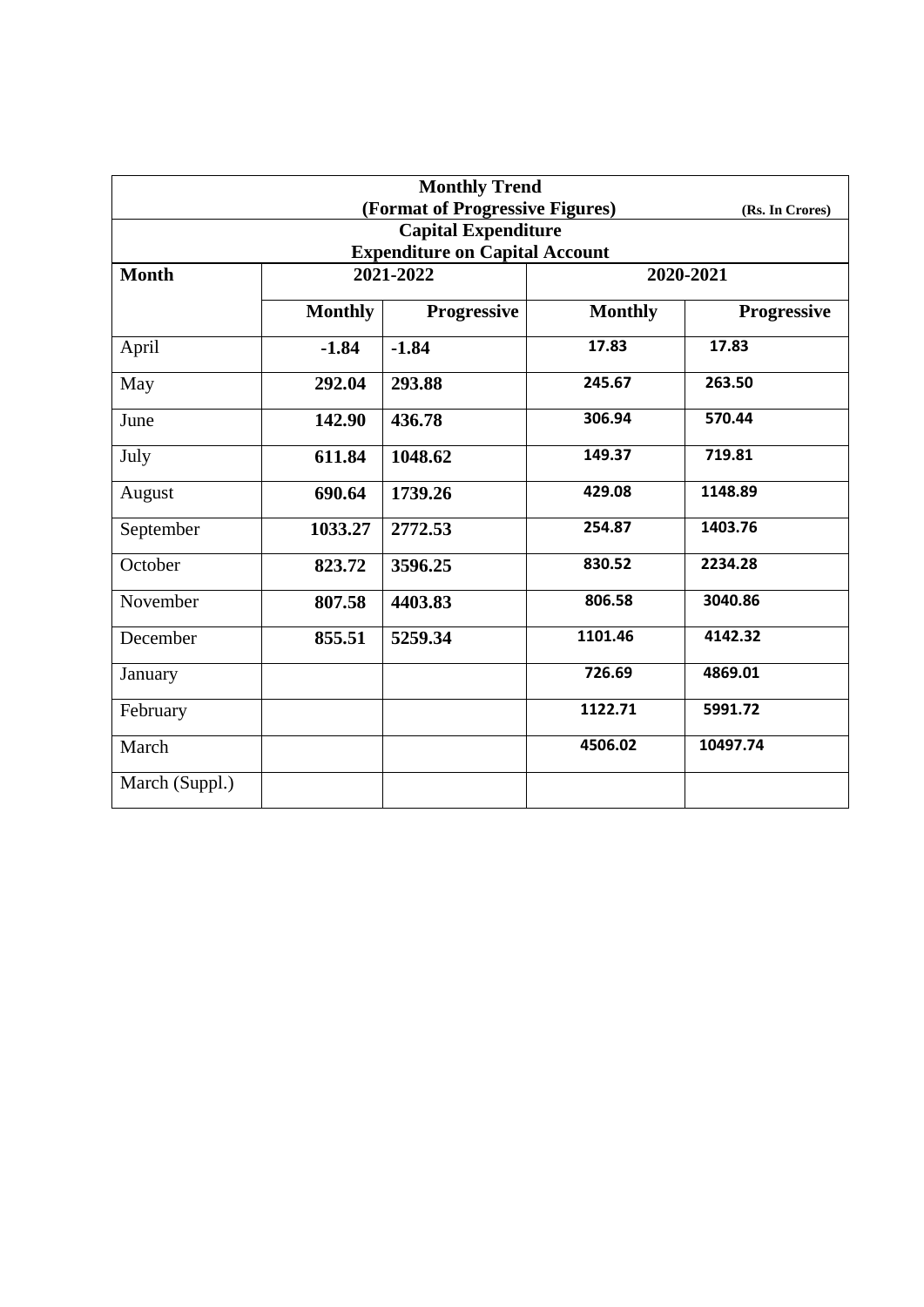|                                                    |                  | <b>Monthly Trend</b> |                |                    |  |  |
|----------------------------------------------------|------------------|----------------------|----------------|--------------------|--|--|
| (Format of Progressive Figures)<br>(Rs. In Crores) |                  |                      |                |                    |  |  |
| <b>Capital Expenditure</b>                         |                  |                      |                |                    |  |  |
| <b>Expenditure on Salary/Wages</b>                 |                  |                      |                |                    |  |  |
| <b>Month</b>                                       |                  | 2021-2022            | 2020-2021      |                    |  |  |
|                                                    | <b>Monthly</b>   | Progressive          | <b>Monthly</b> | <b>Progressive</b> |  |  |
| April                                              | $\boldsymbol{0}$ | $\boldsymbol{0}$     | $\pmb{0}$      | $\mathbf 0$        |  |  |
| May                                                | $\bf{0}$         | $\boldsymbol{0}$     | $\mathbf 0$    | $\mathbf 0$        |  |  |
| June                                               | $\bf{0}$         | $\bf{0}$             | $\mathbf 0$    | $\mathbf 0$        |  |  |
| July                                               | 0.28             | 0.28                 | $\mathbf 0$    | $\mathbf 0$        |  |  |
| August                                             | $\bf{0}$         | 0.28                 | $\mathbf 0$    | $\mathbf 0$        |  |  |
| September                                          | $\boldsymbol{0}$ | 0.28                 | $\mathbf 0$    | $\mathbf 0$        |  |  |
| October                                            | $\boldsymbol{0}$ | 0.28                 | $\mathbf 0$    | $\mathbf 0$        |  |  |
| November                                           | 0.43             | 0.71                 | $\mathbf 0$    | $\mathbf 0$        |  |  |
| December                                           | $\bf{0}$         | 0.71                 | $\mathbf 0$    | $\mathbf 0$        |  |  |
| January                                            |                  |                      | $\mathbf 0$    | $\mathbf 0$        |  |  |
| February                                           |                  |                      | $\mathbf 0$    | $\mathbf 0$        |  |  |
| March                                              |                  |                      | $\mathbf 0$    | 0.51               |  |  |
| March (Suppl.)                                     |                  |                      |                |                    |  |  |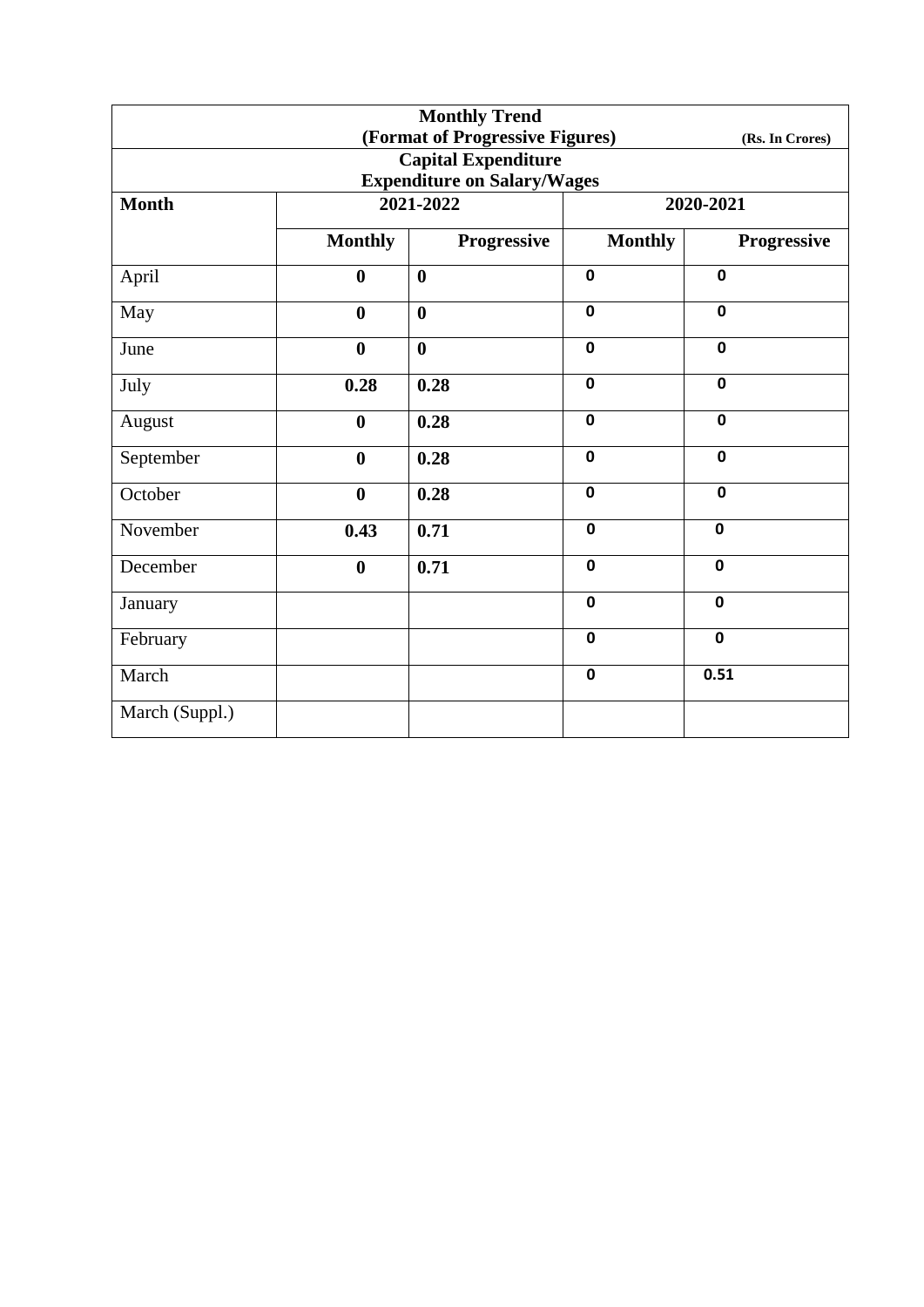|                                     |                | <b>Monthly Trend</b><br>(Format of Progressive Figures) |                | (Rs. In Crores) |  |  |
|-------------------------------------|----------------|---------------------------------------------------------|----------------|-----------------|--|--|
| <b>Loans and Advances Disbursed</b> |                |                                                         |                |                 |  |  |
| <b>Month</b>                        |                | 2021-2022                                               | 2020-2021      |                 |  |  |
|                                     | <b>Monthly</b> | <b>Progressive</b>                                      | <b>Monthly</b> | Progressive     |  |  |
| April                               | $\bf{0}$       | $\boldsymbol{0}$                                        | 0.75           | 0.75            |  |  |
| May                                 | 7.50           | 7.50                                                    | 13.94          | 14.69           |  |  |
| June                                | 7.90           | 15.40                                                   | 2.90           | 17.59           |  |  |
| July                                | 1.80           | 17.20                                                   | 4.44           | 22.03           |  |  |
| August                              | 9.83           | 27.03                                                   | 2.94           | 24.97           |  |  |
| September                           | 1.50           | 28.53                                                   | 1.33           | 26.30           |  |  |
| October                             | 14.52          | 43.05                                                   | 7.5            | 33.80           |  |  |
| November                            | 2.33           | 45.38                                                   | $\mathbf 0$    | 33.80           |  |  |
| December                            | 2.23           | 47.61                                                   | 6.98           | 40.78           |  |  |
| January                             |                |                                                         | 4.75           | 45.53           |  |  |
| February                            |                |                                                         | 0.75           | 46.28           |  |  |
| March                               |                |                                                         | 15.36          | 61.64           |  |  |
| March (Suppl.)                      |                |                                                         |                |                 |  |  |